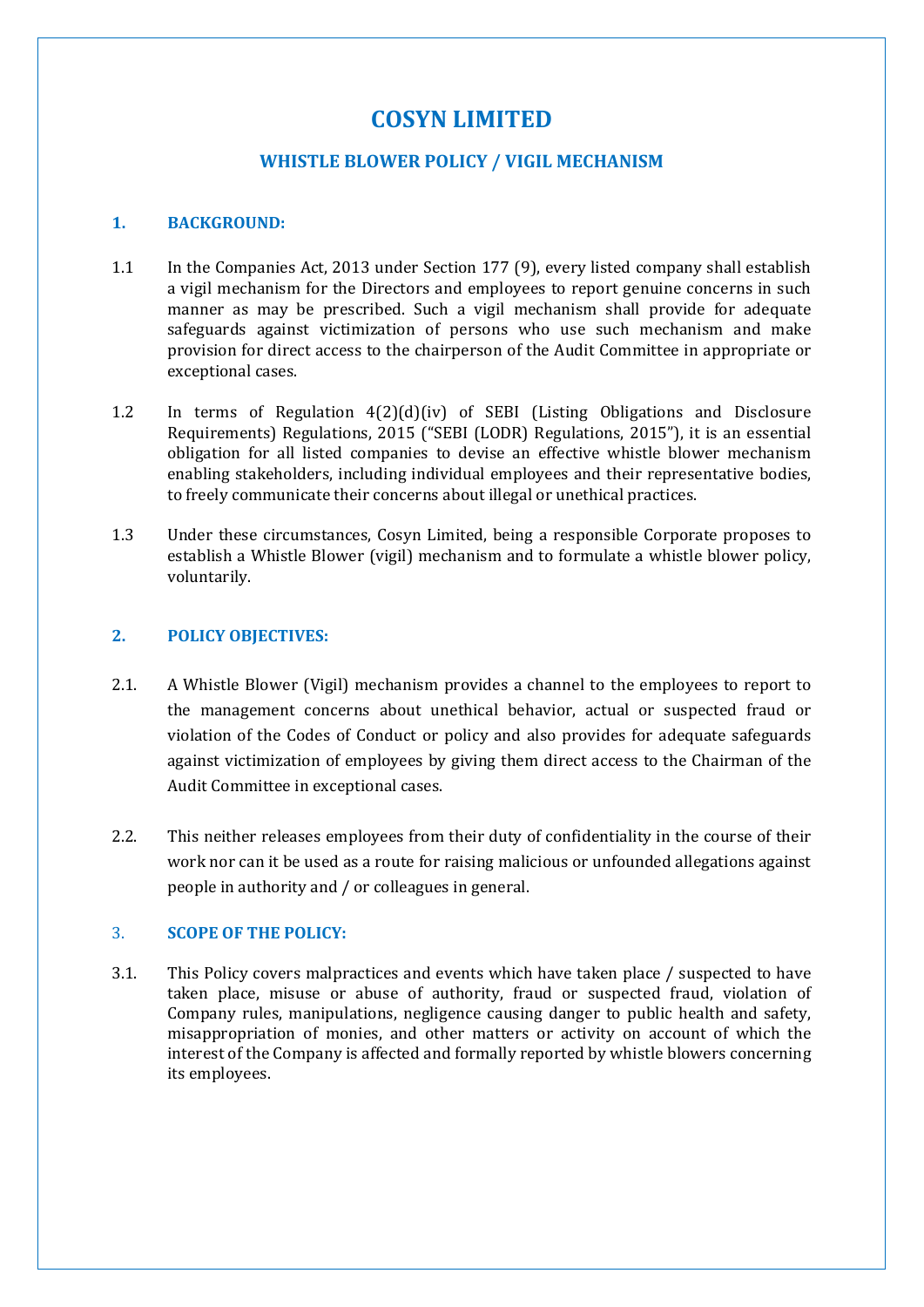## **4. DEFINITIONS**

The definitions of some of the key terms used in this Policy are given below. Capitalised terms not defined herein shall have the meaning assigned to them under the Code.

- 4.1. "Alleged wrongful conduct" shall mean violation of law, infringement of Company's rules, misappropriation of monies, actual or suspected fraud, substantial and specific danger to public health and safety or abuse of authority".
- 4.2. "Audit Committee" means a Committee constituted by the Board of Directors of Company in accordance with Section 177 of the Companies Act, 2013 and the Listing Agreement, from time to time.
- 4.3. "Board" means the Board of Directors of the Company.
- 4.4. "Company" means Cosyn Limited.
- 4.5 "Disciplinary action" means any action that can be taken on the completion of /during the investigation proceedings including but not limiting to a warning, imposition of fine, suspension from official duties or any such action as is deemed to be fit considering the gravity of the matter.
- 4.6. "Employee" means all the present employees and Whole-time Directors of the Company.
- 4.7. "Nodal Officer" means an officer of the Company nominated by the Board to receive protected disclosures from whistle blowers, maintaining records thereof, placing the same before the Audit Committee for its disposal and informing the whistle blower the result thereof.
- 4.8. "Protected Disclosure" means a concern raised by an employee or group of employees of the Company, through a written communication and made in good faith which discloses or demonstrates information about an unethical or improper activity with respect to the Company. However, the Protected Disclosures should be factual and not speculative or in the nature of an interpretation / conclusion and should contain as much specific information as possible to allow for proper assessment of the nature and extent of the concern.
- 4.9. "Subject" means a person or group of persons against or in relation to whom a Protected Disclosure is made or evidence gathered during the course of an investigation.
- 4.10. "Whistle Blower" is an employee or group of employees who make a Protected Disclosure under this Policy and also referred in this policy as complainant.

# **5. COVERAGE OF POLICY**

The policy encourages all the Whistle Blowers to voice all their genuine concerns which shall include but not limited to the following:

- a. Abuse of authority<br>b. Breach of trust
- b. Breach of trust<br>c. Breach of configure
- c. Breach of confidentiality.<br>d. Any unlawful act, whether
- Any unlawful act, whether criminal (e.g. theft) or a breach of the civil law (e.g. Slander or libel)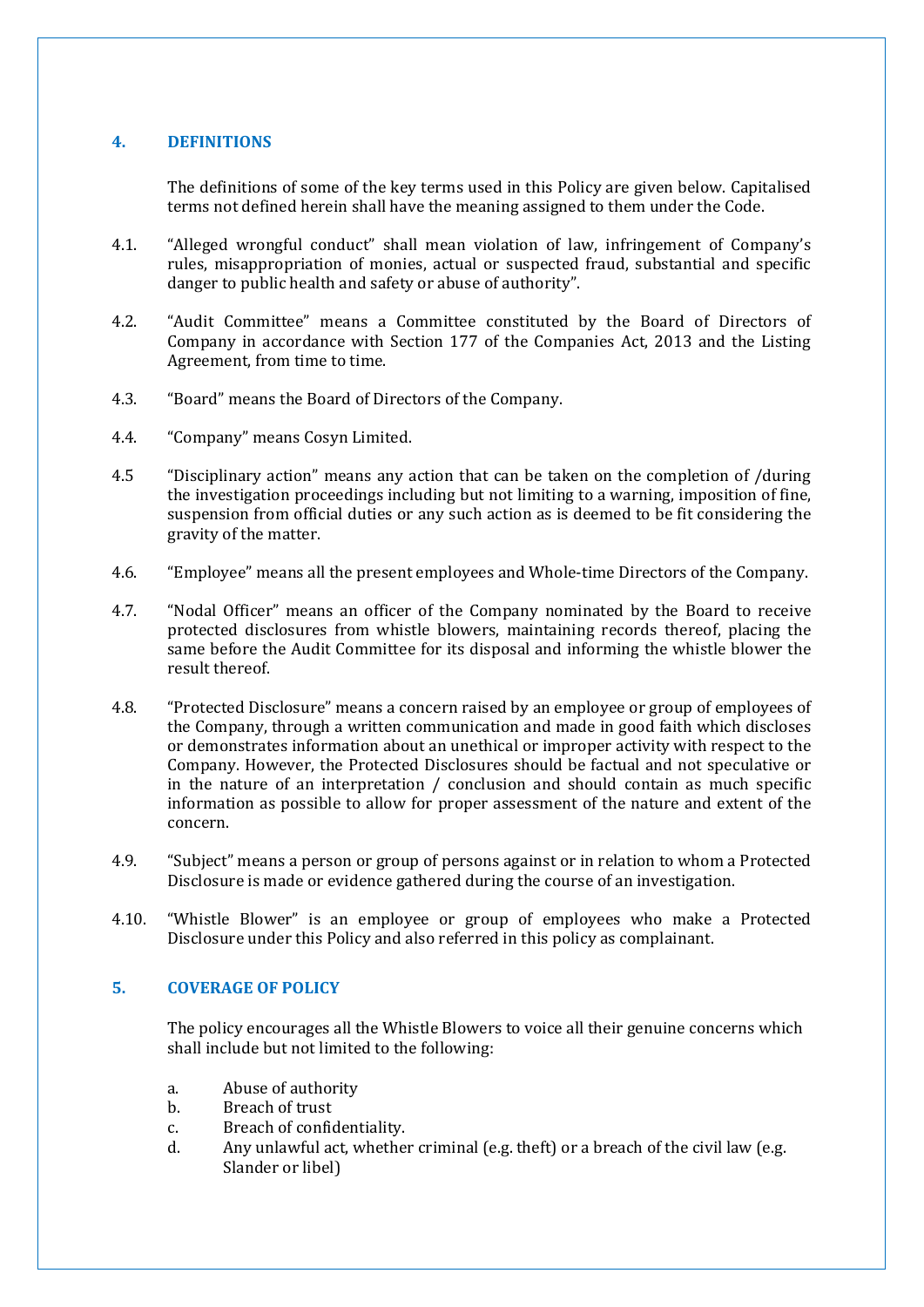- e. Manipulation of Company data/records<br>f. Breach of any Policy or Manual or Code a
- f. Breach of any Policy or Manual or Code adopted by the Company
- g. Financial irregularities, including fraud, or suspected fraud
- h. Deliberate violation of law/regulation<br>i. Misappropriation of Company assets/f
- i. Misappropriation of Company assets/funds;<br>
j. Any other unethical or improper conduct.
- Any other unethical or improper conduct.

# **6. RECEIPT AND DISPOSAL OF PROTECTED DISCLOSURES:**

- 6.1. Protected Disclosures should be reported in writing by the complainant as soon as possible after the whistle blower becomes aware of the same so as to ensure a clear understanding of the issues raised and should either be typed or written in a legible handwriting in English, Hindi or in Telugu.
- 6.2. The Protected Disclosure should be submitted in a closed and secured envelope and should be super-scribed as "Protected disclosure under the whistle blower policy". If the complaint is not super-scribed and closed as mentioned above it will not be possible for the Audit Committee to protect the complainant and the protected disclosure will be dealt with as if a normal disclosure. In order to protect identity of the complainant, the nodal officer will not issue any acknowledgement to the complainant and the complainants are advised neither to write the name / address of the complainant on the envelope nor to enter into any further correspondence with the nodal officer / audit committee. The Audit Committee assures that in case any further clarification is required he will get in touch with the complainant.
- 6.3. Anonymous / Pseudonymous disclosure shall not be entertained by the Nodal Officer.
- 6.4. The Protected Disclosure should be forwarded under a covering letter signed by the complainant. The Nodal Officer / Managing Director / Chairman of Audit Committee shall detatch the covering letter bearing the identity of the whistle blower and process only the Protected Disclosure.
- 6.5. All Protected Disclosures should be addressed to the Nodal Officer, Company Secretary & Compliance Officer of the Company.
- 6.6. Protected Disclosure against the Nodal Officer should be addressed to the Managing Director of the Company and the Protected Disclosure against the Managing Director of the Company should be addressed to the Chairman of the Audit Committee.
- 6.7. On receipt of the Protected Disclosure the Nodal Officer / Managing Director / Chairman of the Audit Committee shall make a record of the Protected Disclosure and also ascertain from the complainant whether he was the person who made the protected disclosure or not before referring the matter to the Audit Committee for further appropriate investigation and needful action. The record will include:
	-
	- a) Brief facts;<br>b) Whether th Whether the same Protected Disclosure was raised previously by anyone, and if so, the outcome thereof;
	- c) Whether the same Protected Disclosure was raised previously on the same subject;
	- d) Details of actions taken by Nodal Officer/ Managing Director for processing the complaint;
	- e) Findings of the Audit Committee;<br>f) The recommendations of the Aud
	- The recommendations of the Audit Committee / other action(s).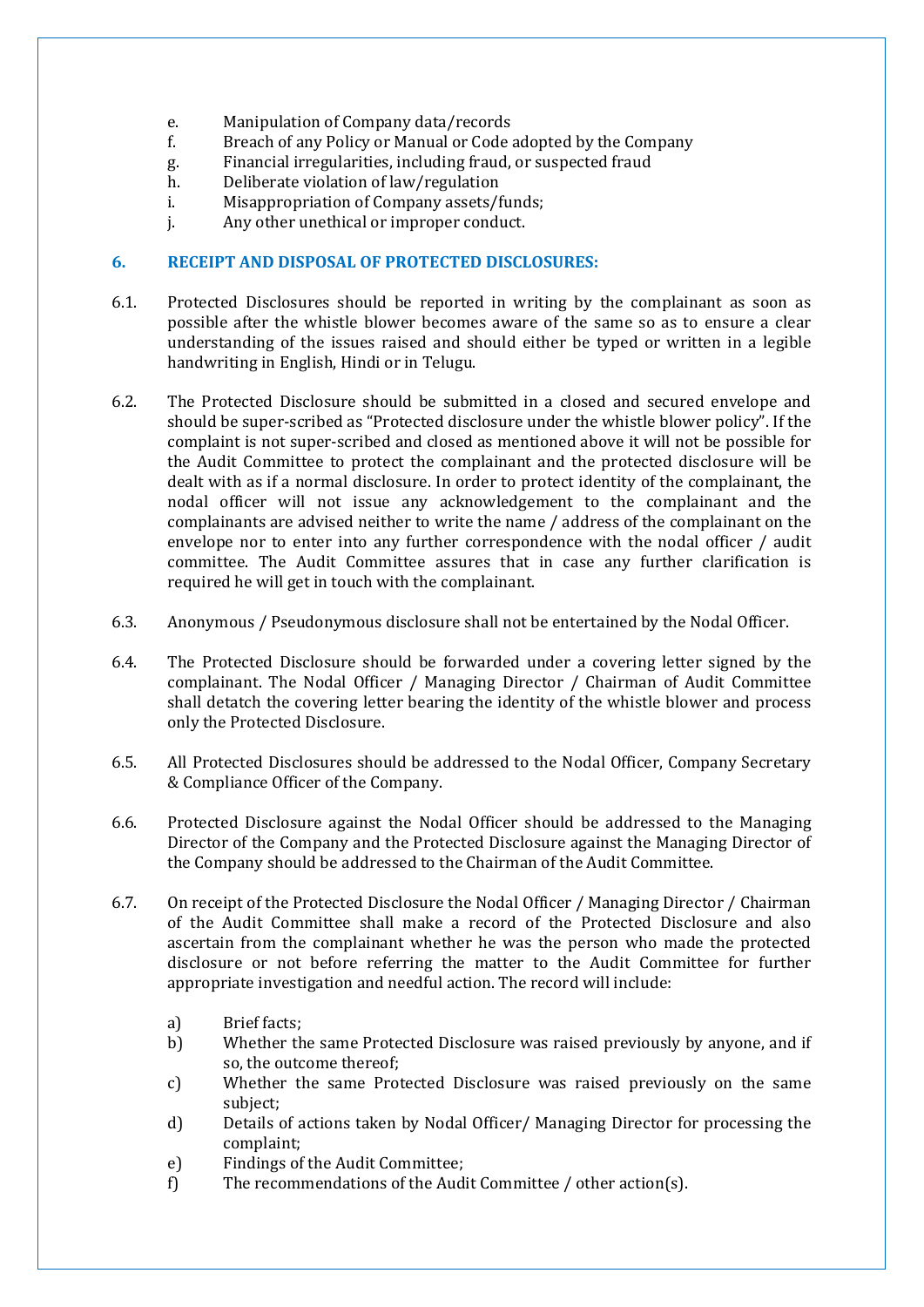6.8 The Audit Committee if deems fit may call for further information or particulars from the complainant.

# **7. INVESTIGATION:**

- 7.1. All protected disclosures under this policy will be recorded and thoroughly investigated. The Audit Committee may investigate and may at its discretion consider involving any other Officer of the Company.
- 7.2. The decision to conduct an investigation taken by the Audit Committee by itself is not an accusation and is to be treated as a neutral fact finding process.
- 7.3. Subject(s) will normally be informed in writing of the allegations at the outset of a formal investigation and have opportunities for providing their inputs during the investigation.
- 7.4. Subject(s) shall have a duty to co-operate with the Audit Committee or any of the Officers appointed by it in this regard to the extent that such cooperation will not compromise self incrimination protections available under the applicable laws.
- 7.5. Subject(s) have a responsibility not to interfere with the investigation. Evidence shall not be withheld, destroyed or tampered with and witness shall not be influenced, coached, threatened or intimidated by the subject(s).
- 7.6. Unless there are compelling reasons not to do so, subject(s) will be given the opportunity to respond to material findings contained in the investigation report. No allegation of wrong doing against a subject(s) shall be considered as maintainable unless there is good evidence in support of the allegation.
- 7.7. Subject(s) have a right to be informed of the outcome of the investigations.
- 7.8. The investigation shall be completed normally within 90 days of the receipt of the protected disclosure and is extendable by such period as the Audit Committee deems fit and as applicable.

# **8. DECISION AND REPORTING:**

- 8.1. Audit Committee along with its recommendations will report its findings to the Managing Director of the Company through the Nodal Officer within 15 days of receipt of report for further action as deemed fit. In case prima facie case exists against the subject, then the Managing Director of the Company shall forward the said report with its recommendation to the concerned disciplinary authority for further appropriate action in this regard or shall close the matter, for which he shall record the reasons. Copy of above decision shall be addressed to the Audit Committee, the Nodal Officer, the complainant and the subject.
- 8.2. In case the subject is a Nodal Officer of the Company, the protected disclosure shall be addressed to the Managing Director of the Company who, after examining the Protected Disclosure shall forward the matter to the Audit Committee. The Audit Committee after providing an opportunity to the subject to explain his position and after completion of investigation shall submit a report along with its recommendation to the Managing Director of the Company. After considering the report and recommendation as aforesaid, Managing Director shall forward the said report with its recommendation to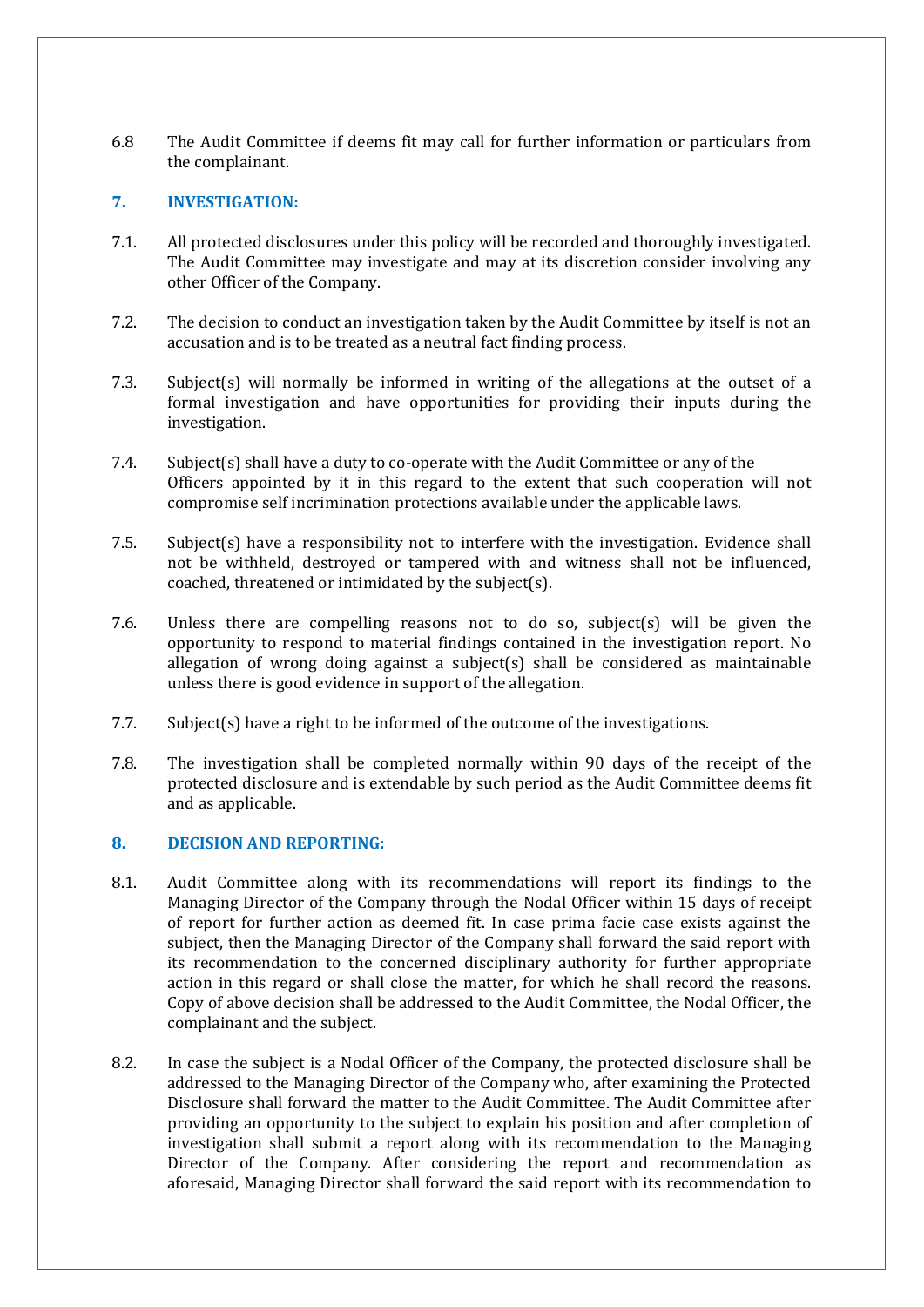the concerned disciplinary authority for further appropriate action in this regard or shall close the matter, for which he shall record the reasons. Copy of the above decision shall be addressed to the Audit Committee, the Nodal Officer, the complainant and the subject.

- 8.3. In case the Subject is the Managing Director of the Company, the Chairman of the Audit Committee after examining the Protected Disclosure shall forward the Protected Disclosure to other members of the Audit Committee if deemed fit. The Audit Committee shall appropriately and expeditiously investigate the Protected Disclosure.
- 8.4. If the report of investigation is not to the satisfaction of the complainant, the complainant has the right to report the event to the appropriate legal or investigating agency.
- 8.5. A complainant who makes false allegations of unethical & improper practices or about wrongful conduct of the subject to the Nodal Officer or the Audit Committee shall be subject to appropriate disciplinary action in accordance with the rules, procedures and policies of the Company.

## **9. SECRECY / CONFIDENTIALITY:**

- 9.1. The complainant, Nodal Officer, Members of Audit committee, the Subject and everybody involved in the process shall:
- 9.1.1. Maintain confidentiality of all matters under this Policy
- 9.1.2. Discuss only to the extent or with those persons as required under this policy for completing the process of investigations.
- 9.1.3. Not keep the papers unattended anywhere at any time.
- 9.1.4. Keep the electronic mails / files under password.

## **10. PROTECTION:**

- 10.1 No unfair treatment will be meted out to a Whistle Blower by virtue of his/her having reported a Protected Disclosure under this Policy.
- 10.2 The identity of the Whistle Blower shall be kept confidential.
- 10.3 Any other Employee assisting in the said investigation or furnishing evidence shall also be protected to the same extent as the Whistle Blower.

# **11. ACCESS TO CHAIRMAN OF THE AUDIT COMMITTEE:**

11.1. The Whistle Blower shall have right to access Chairman of the Audit Committee directly in exceptional cases and the Chairman of the Audit Committee is authorized to prescribe suitable directions in this regard.